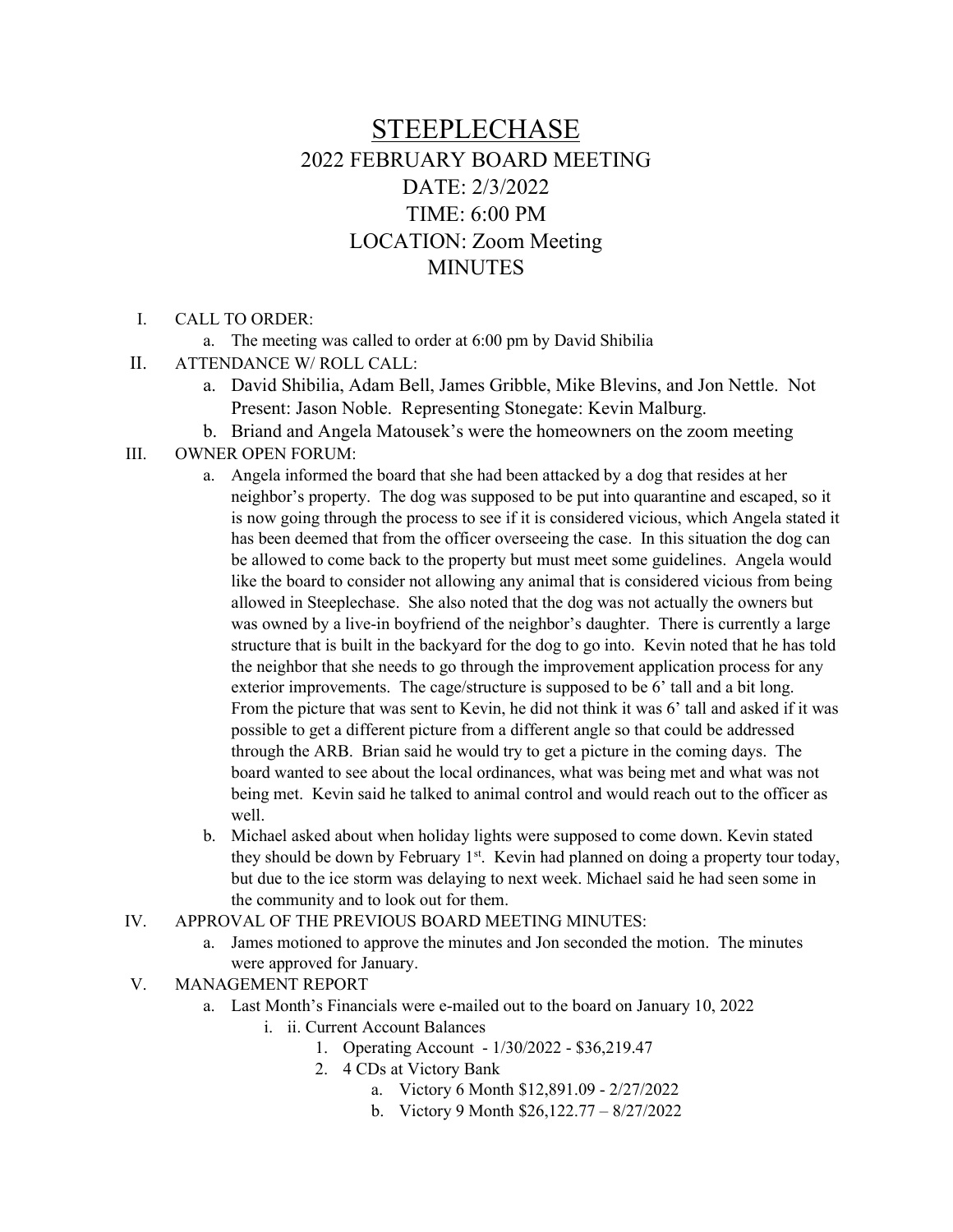- c. Victory 8 Month \$26,266.84 3/27/2022
- d. Victory 12 Month \$26,082.47 8/27/2022
- ii. Delinquent Accounts
	- a. Total Resident Outstanding: \$11,045
- b. Management Updates
	- i. Algae on Fence
		- 1. Kevin noted that there is algae on the fence near the clubhouse and Charlie Brown is going to address it as soon as the opportunity to do it and the weather cooperates.
	- ii. Front Entry Committee
		- 1. Herb had some e-mail communications back and forth with the front entry committee and Kim, a regional manager for Nexus that oversees the finances for the front entry group. In the past Nexus has always addressed issues with the front entry areas and making sure that if there were bids needed for something they acquired them. Kim reviewed the contract and said that it doesn't state that they (Nexus) should do anything other than financial preparation. Herb noted that they did not have a budget for 2022 yet and when they met in person trying to get Kim/Nexus to address the broken fence that they were asked to leave the facility and they held a vote over e-mail about Nexus addressing these items. Herb is currently waiting for a couple more e-mail responses but would start to move forward with the insurance company, so this doesn't sit too long and then doesn't get addressed. Herb noted that Jeff may need to get involved depending on if Kim decides to continue this course of action.

### VI. OLD BUSINESS:

- a. Open Board Position
	- i. Kevin heard back from Ann O'Neil and another owner that stated they didn't think they had the time but did want to attend the meeting. Unfortunately, with the ice storm that has been affecting the area this meeting had to be held via Zoom at the last minute. The board said to invite Ann to the next meeting and welcome individuals to attend the meeting if they are interested. Overall, the board would like to meet anyone interested in serving on the board.
- b. Plaque for Wayne Hampton
	- i. Kevin presented a mock plaque that stated In Honor of: Wayne Hampton, For his care and devotion to Steeplechase HOA. This would go into the Plaque Box area by the gazebo. The board approved the presentation and Kevin said he would get that ordered.
- c. Plaque box near flags
	- i. Charlie has this installed and Kevin has the keys in the gym area. Kevin was going to give them to David at the meeting, but since it's remote did not have a chance to do so before the meeting. Kevin will get those to David by the next meeting, if not sooner.
- d. Aeration system/Noise
	- i. Jon said he went to the gazebo and believes it is a little louder with some vibrations in the gazebo with the additional aerator there now. Kevin had not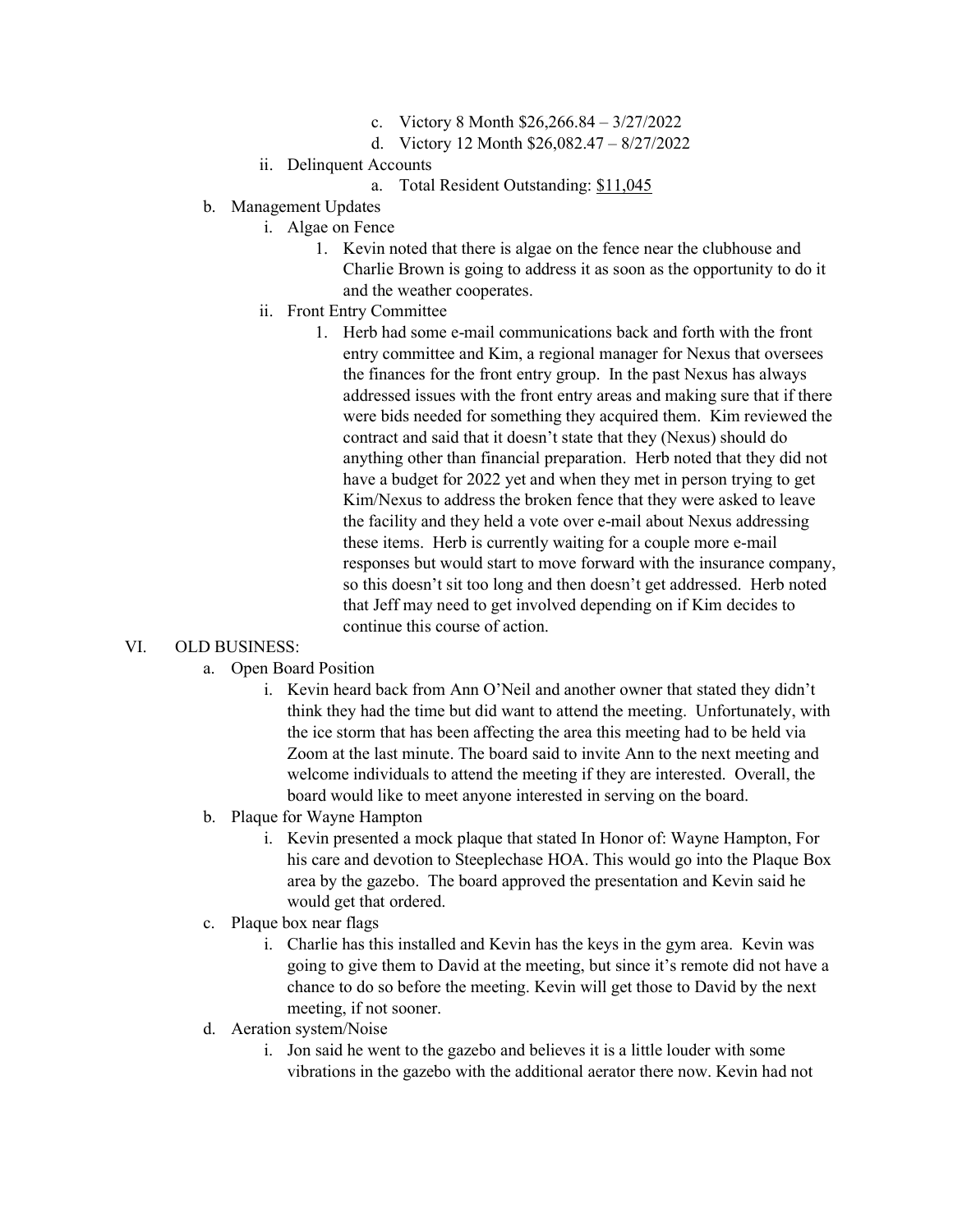thought there was much of a difference, but David had thought there was too. Kevin will reach out to the Lake Doctors to see about dampening the sounds.

- e. Overall CCR and By-Law Revisions: Driveway Extensions & Emergency Vehicles
	- i. The board discussed having this conversation when they are able to have a full board present and elected. This was tabled to the next meeting.
	- ii. David brought up solar lights and talking about doing an amendment addition for this and Kevin noted that it is possible Ohio this year will pass a law regarding solar lights. It's possible that Kentucky will look at that as a roadmap for doing their own ruling, so it might be good to investigate that before doing an amendment.
- f. Additional Street Lights
	- i. Kevin had sent an e-mail earlier to the board regarding the streetlights being installed on Wynfair Ct. Duke is getting some pushback from Boone County with them wanting to change the location of the light poles and the design of them. This would impact Duke on any future work and what Duke is requesting is exactly what is on Wynfair Ct. currently. Kevin will let the board know of any updates with this process.
- g. Punching Bag Get set up during meeting Jason
	- i. At this meeting Jason was going to bring the Punching Bag and the board could help to get the gym area set up for this to work. Since there is an ice storm this will be tabled to next meeting.
- h. Walking Path Repairs
	- i. Kevin presented three quotes for walking path repairs. These repairs would cover the parking lot at the clubhouse, the path from the pool to Foxglove, and three spots with root damage around the retention basin. None of the quotes recommended a root barrier, but there is one location where it could be useful if the root comes back. Houck recommended putting another layer down over what is there now and was the least costly. However, they would do that over the roots too which would delay root damage for a few years. The total cost would be 17.2k. Pinnacle Paving and Riegler were in the same ballpark with pricing and scope of work. Riegler came in at 24k for the clubhouse and walking path and Pinnacle was 23.9k. In ease case they would remove the damaged areas and remove as much root as possible and repour asphalt. With the clubhouse Riegler was 1k more, but with their overall work they were doing an additional 2" of asphalt and doing a  $3<sup>rd</sup>$  coat on the clubhouse parking lot where Pinnacle will only do 2. Riegler does a lot of work in the Kentucky area with clubhouses, golf courses, walking paths, etc and Kevin recommended that would be the best option even if it's a little more expensive. The board asked Kevin to ask about the Root barrier and if any of the vendors would do it or if they would need to get a different vendor to do it. Kevin said he would ask them about it.
- i. New Pool
	- i. Kevin reached out to the county, and they said that there was a 5-to-6-month process to change the land and allow an open forum for people to speak up about whether they wanted a pool to go into this location. A vendor in fiberglass pools said that they do not have issues with residential pools, but they do have issues with commercial pools because many counties have specific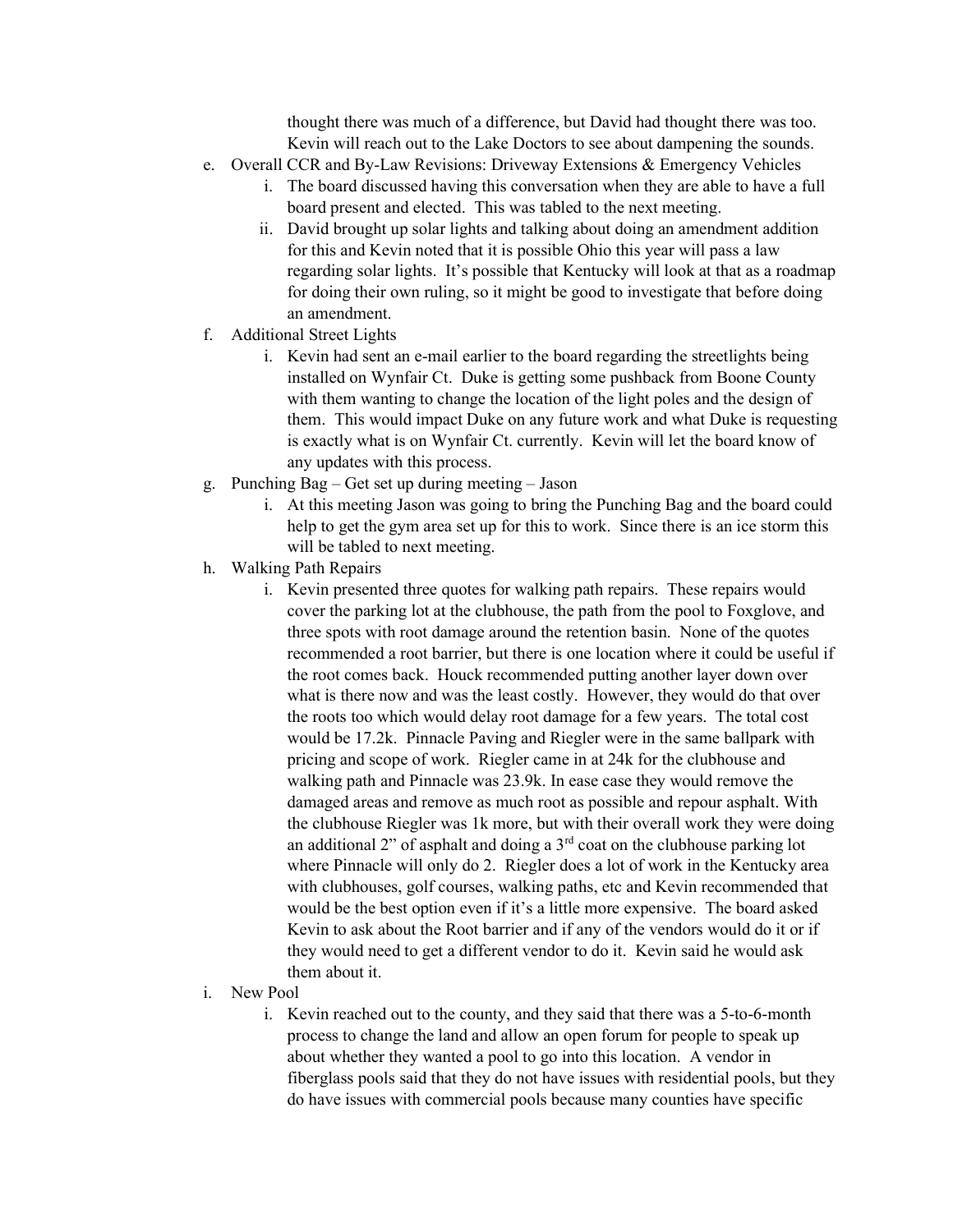requirements for stairs on how wide and tall they are and a lot of times their pools do not meet these guidelines. Kevin was trying to get the definitive answer before the meeting from the vendor if Boone would meet or not meet those requirements but was still waiting for a response.

- j. Blevins Aerator for lower lake
	- i. Michael will have this installed in the spring for the lower lake.
- k. Monument Wall
	- i. Kevin sent out a communication to the community about the monument wall and that there is not any viable land for a monument wall that the board can purchase since the State is not interested in giving up any of the easement area by the circle and the owners of land further south from the circle are trying to sell their land and do not want a monument on it while trying to sell. However, the board is willing to revisit this if something changes where an owner would be willing to sell or provide an easement on their property for the monument wall.
- l. Signage leading away from the school
	- i. Kevin noted that Boone County Public Works did coordinate to get a speed radar sign up by the school to show people how fast they are going down the hill per the request of the board. David was going to monitor to see if that helps at all.

## VII. NEW BUSINESS:

- a. Lower Lake Access
	- i. Kevin shared an access area that the association could use off of Grand National to access the lower lake. This would be next to the three homes being built by Clearsite construction. The board asked Kevin to reach out to the builder of those lots to see if they would be interested in assisting with creating some access to the lower lake.

### VIII. NEXT MEETING:

a. March 10th, 2022 – Clubhouse

## IX. ADJOURNMENT:

a. Seeing no more business the meeting ended at 7:20 pm